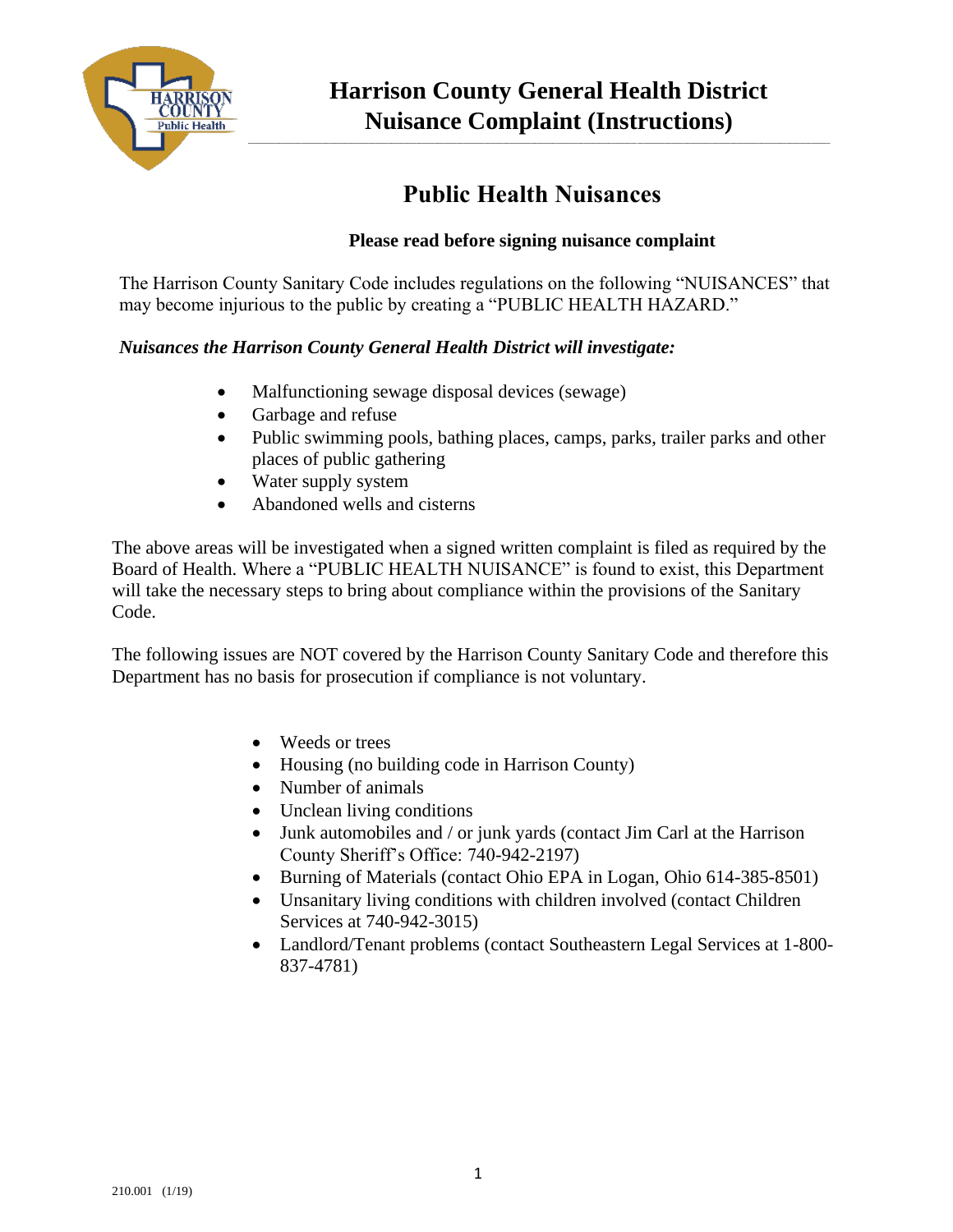

| $City$ $Zip$       |  |
|--------------------|--|
| Name of Offender   |  |
|                    |  |
| $City$ $Zip$       |  |
|                    |  |
|                    |  |
|                    |  |
|                    |  |
|                    |  |
| Nature of Nuisance |  |
|                    |  |
|                    |  |
|                    |  |
|                    |  |

I, the undersigned complaint, hereby agree that if it should become necessary for me to testify, or depose in any legal action or proceeding to the above facts I will so testify or depose.

Complainant's Signature Date